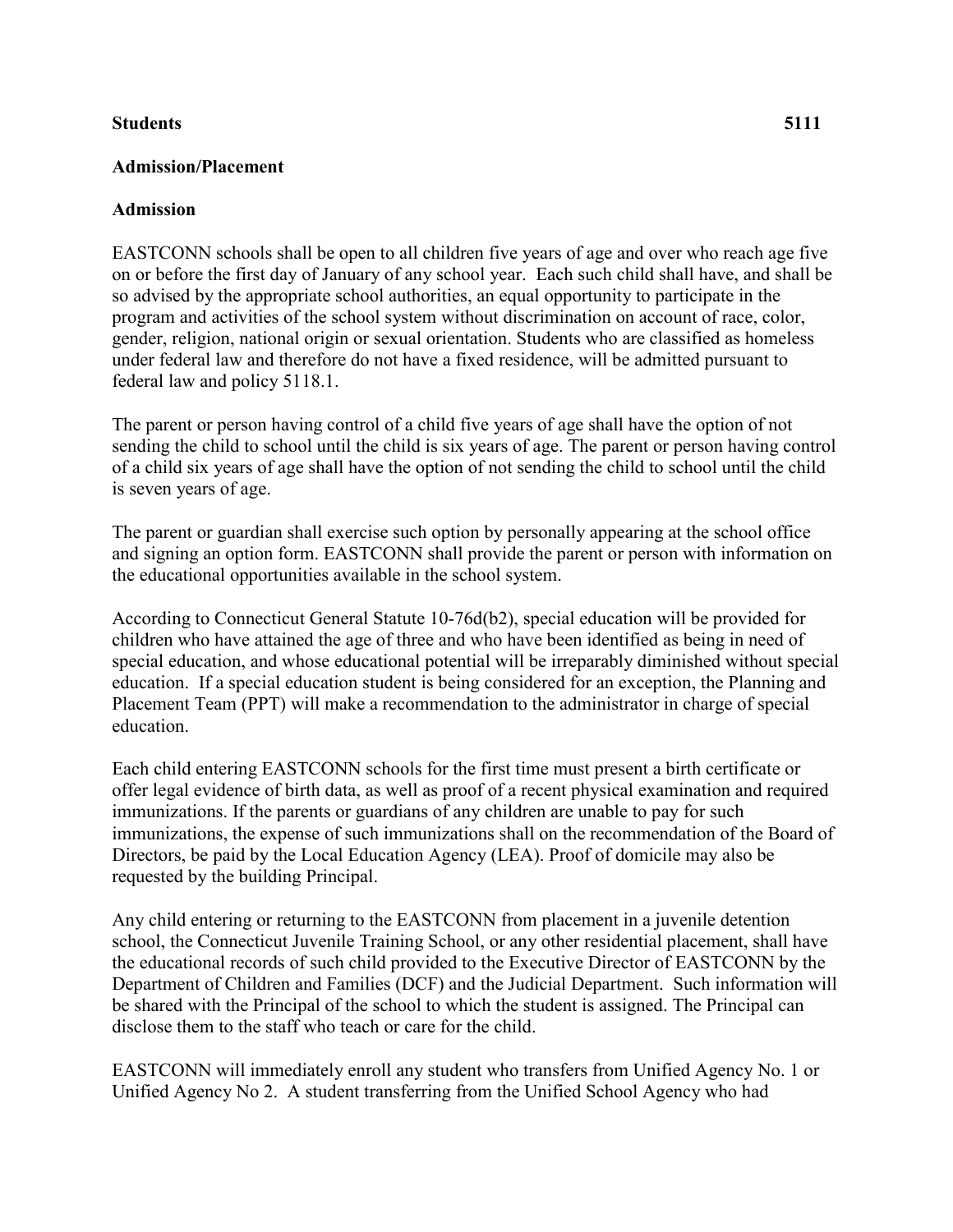previously attended school in the local Agency shall be enrolled in the school such student previously attended, provided such school has the appropriate grade level for the student.

The parent or person having control of a child sixteen or seventeen years of age may consent to such child's withdrawal from school. The parent or guardian having control of a child seventeen years of age shall exercise this option by personally appearing at the school office to sign a withdrawal form. Such withdrawal form shall include an attestation from a guidance counselor or school administrator of the school that the EASTCONN has provided the parent or person with information on the educational options available in the school system and in the community.

Children, who have attained the age of seventeen and who have terminated enrollment in EASTCONN's schools with parental permission as described previously and subsequently seeks readmission, may be denied readmission for up to ninety school days from the date of such termination, unless such child seeks readmission to an EASTCONN school not later than ten days after such termination. In such cases, the child will be provided school accommodations not later than three days after the requested readmission.

**Note:** *When a student is enrolling in a new school or new state charter school, written notification of such enrollment shall be provided to the previous school Agency or charter school not later than two business days after the student enrolls*.

Children who apply for initial admission to EASTCONN's schools by transfer from nonpublic schools or from schools outside EASTCONN will be placed at the grade they would have reached elsewhere pending observation and evaluation by classroom teachers, guidance personnel, and the school Principal. After such observations and evaluations have been completed, the Principal will determine the final grade placement of the children.

Children who have attained the age of nineteen or older may be placed in an alternative school program or other suitable educational program if they cannot acquire a sufficient number of credits for graduation by age twenty-one.

- (cf. [0521](http://z2policy.cabe.org/cabe/DocViewer.jsp?docid=10&z2collection=core#JD_0521) Nondiscrimination)
- (cf. [5112](http://z2policy.cabe.org/cabe/DocViewer.jsp?docid=229&z2collection=core#JD_5112) Ages of Attendance)
- (cf. [5118.1](http://z2policy.cabe.org/cabe/DocViewer.jsp?docid=248&z2collection=core#JD_5118.1) Homeless Students)
- (cf. 5141 Student Health Services)
- (cf. 6171 Special Education)
- (cf. [6146](http://z2policy.cabe.org/cabe/DocViewer.jsp?docid=398&z2collection=core#JD_6146) Graduation Requirements)

Legal Reference: Connecticut General Statutes